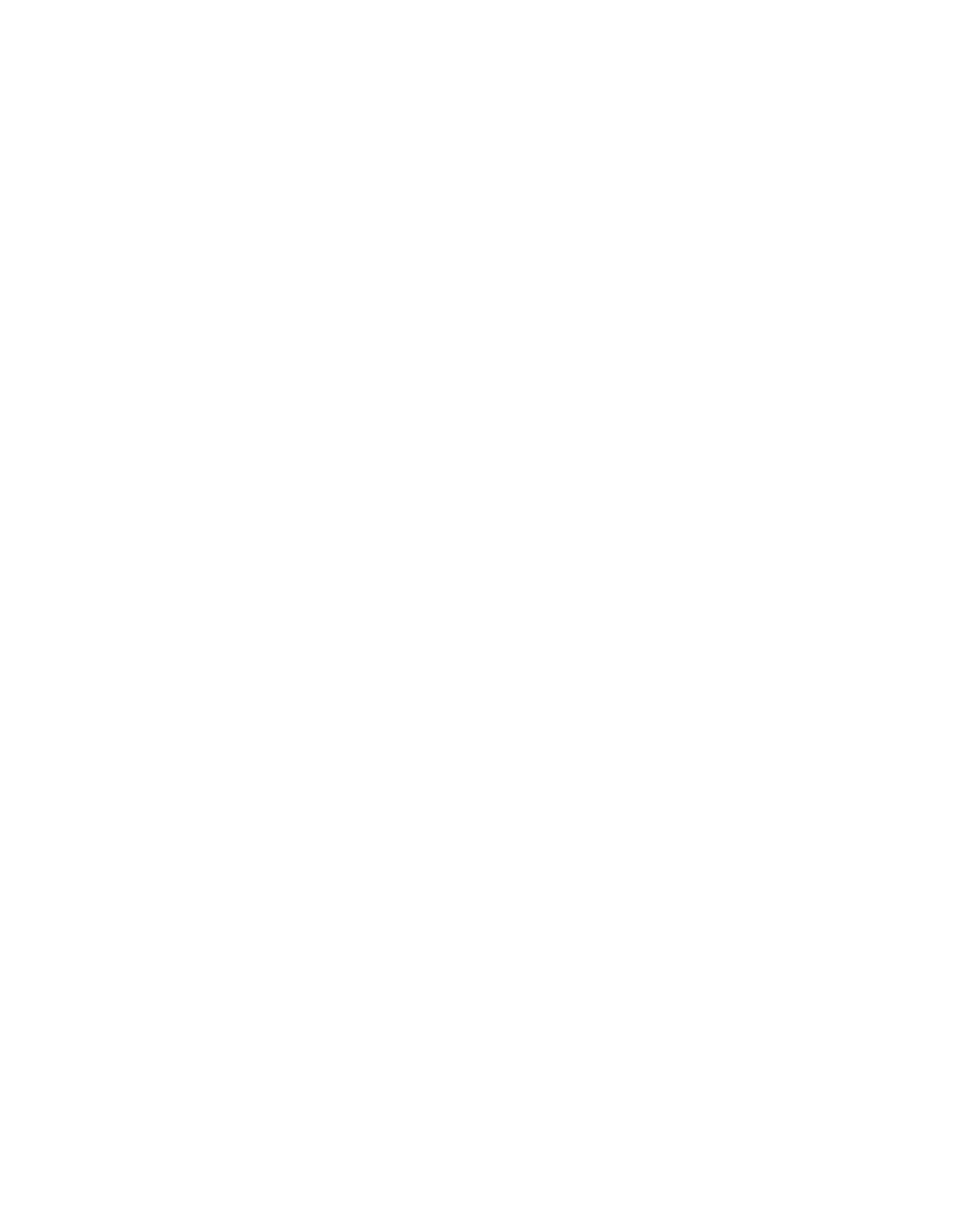

## YLW MASTER PLAN PARKING DEMAND ANALYSIS

Because Expertise Matters

13 July 2015

© Interfleet. All Rights Reserved.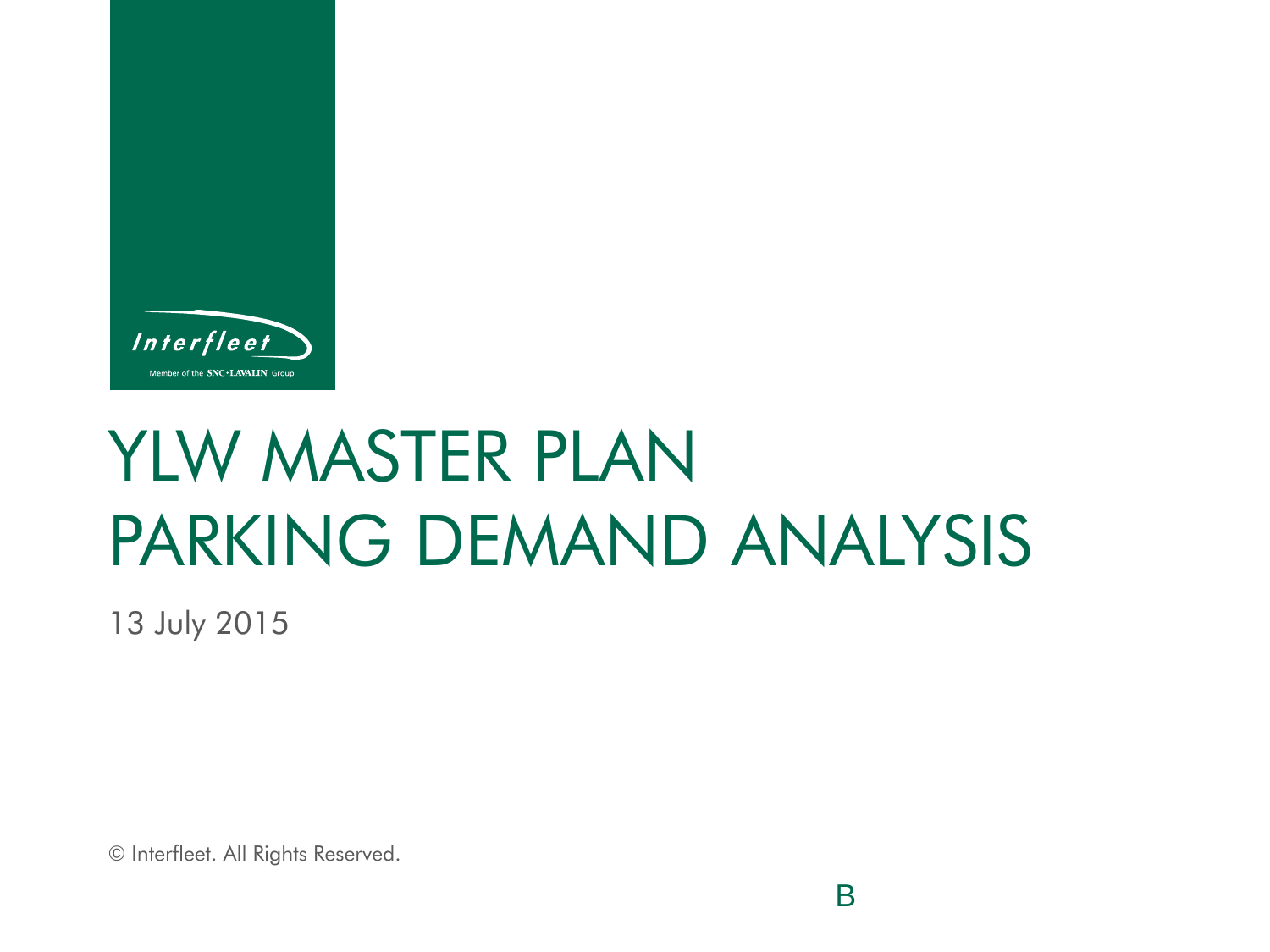# Study Overview

**The Parking Demand and Supply Analysis is a sub-task of the Ground Access and Parking Requirements component of the development of the YLW Master Plan 2045.** 

Although parking traffic data was included in the 2014 Airport Traffic Study, more detailed analyses of lot utilization patterns is needed to fully project short, medium and long-term parking requirements, in particular to identify the potential need and triggers for a parkade facility at the ATB.

This Parking Demand and Supply Analysis provides a more detailed and up-to-date portrait of future parking requirements at the airport, including public, car rental, and employee parking.

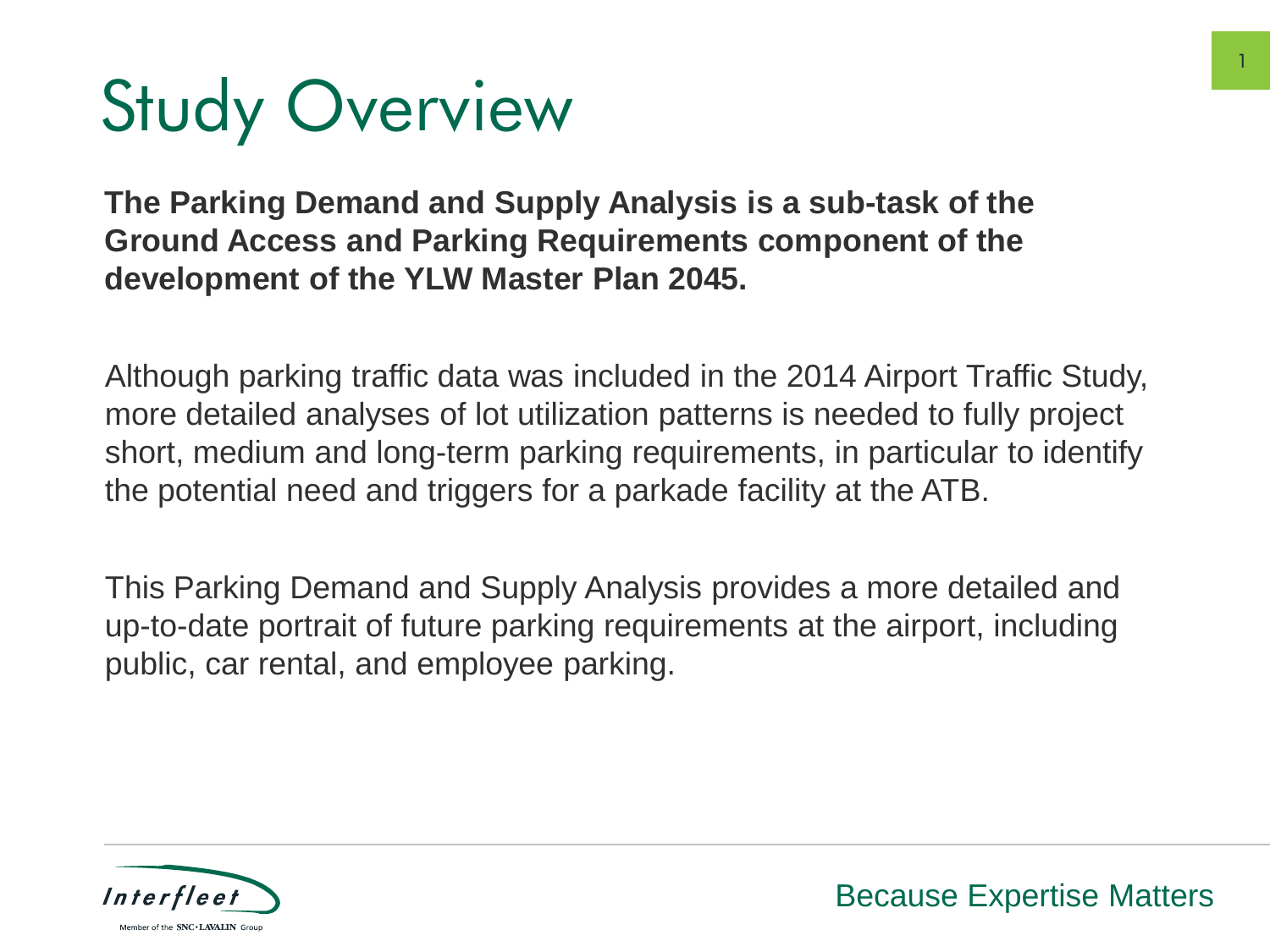# A 3-Step Approach

This Parking Demand and Supply Analysis is subdivided into three steps as follows:



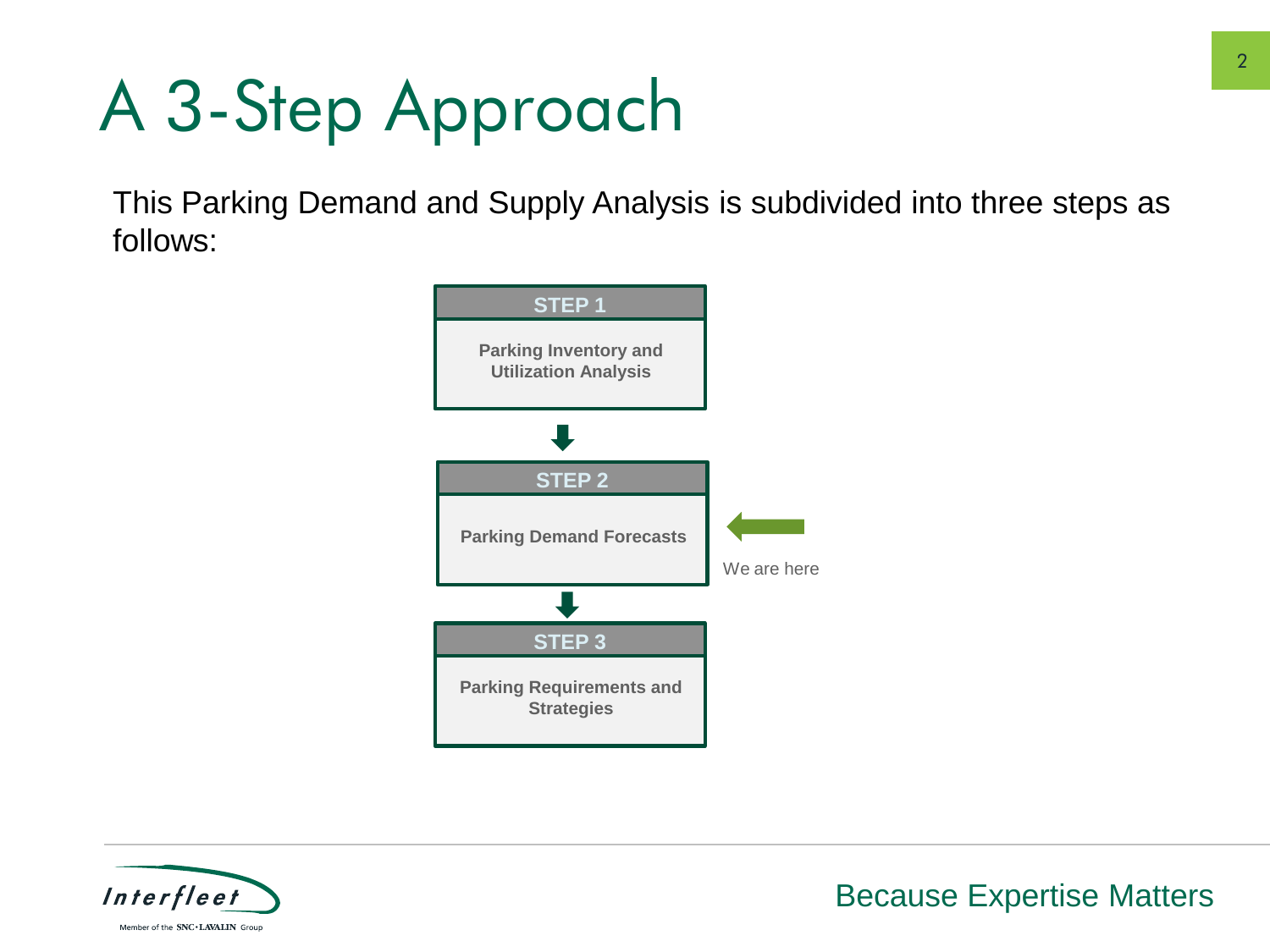## List of Data Reviewed

| <b>Data</b>                  | <b>Source</b>                                                                                                                                                                                        |
|------------------------------|------------------------------------------------------------------------------------------------------------------------------------------------------------------------------------------------------|
| 1. Peak parking demand       | Kelowna International Airport Traffic Study, MMM Group, September 2014                                                                                                                               |
| 2. Ground access mode        | Kelowna International Airport Ground Access Study, InterVISTAS Consulting Inc., October<br>2010<br>Kelowna Airport Service Quality Study 2014 Annual Report, Airports Council International,<br>2015 |
| 3. Air passengers forecast   | Kelowna International Airport Master Plan 2045, SNC-Lavalin, April 2015                                                                                                                              |
| 4. Parking duration          | Preliminary Feasibility Study for a Public/Private Partnership for the Construction of a Parkade<br>at Kelowna Airport, Airport Performance Group, May 1998                                          |
| 5. Parking profile           | Vehicle Activity Report Summary, 2014                                                                                                                                                                |
| 6. Flight schedule           | Gate scheduling March 2015                                                                                                                                                                           |
| 7. Air passengers statistics | <b>Statistics and Concessions</b>                                                                                                                                                                    |

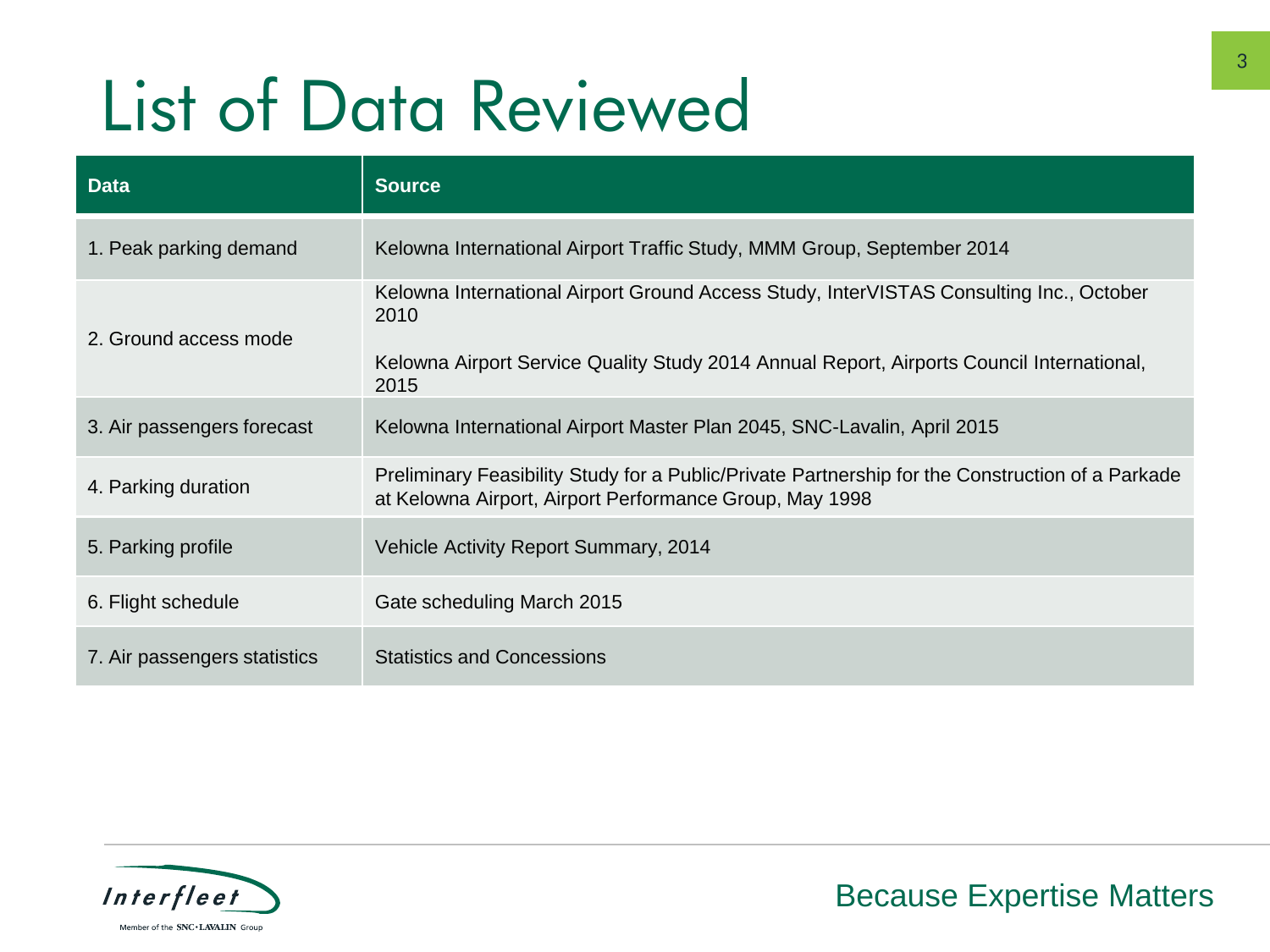## Existing Parking Inventory



Source: Kelowna International Airport Traffic Study, September 2014

1. Valet vehicles are stored in the Short Term Parking lot. Passengers drop off their vehicles at the kiosk located at the south end of the terminal building. Vehicles will be ready in the same location when passengers return home from their flight.

2. During Christmas peak, employee parking will become overflow parking. The employees will park at the gravel lot.

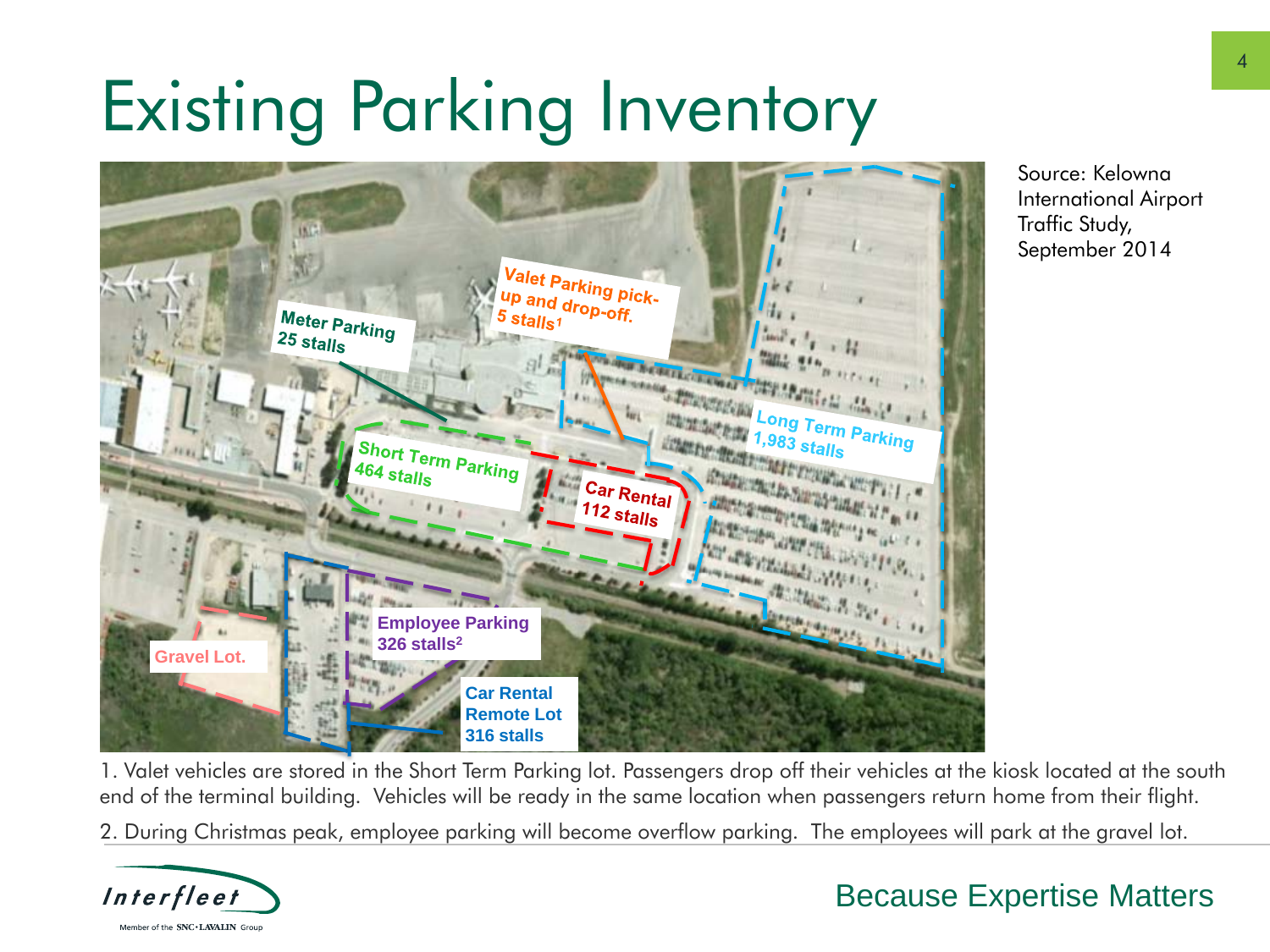#### Ground Access Mode Survey Results 2009

| Mode                           | Percentage |  |
|--------------------------------|------------|--|
| <b>Long Term Parking</b>       | 17%        |  |
| <b>Short Term Parking</b>      | 29%        |  |
| <b>Valet Parking</b>           | 1%         |  |
| <b>Metered Parking</b>         | 7%         |  |
| Dropped off / Picked up        | 22%        |  |
| <b>Car Rental</b>              | 12%        |  |
| <b>Taxi / Limousine</b>        | 2%         |  |
| <b>Shuttle Hotel Bus / Van</b> | 4%         |  |
| <b>Transit</b>                 | 6%         |  |
| <b>Total</b>                   | 100%       |  |

Private vehicles accounted for  $\geq 76\%$  in 2009 and have dropped down to 56% in 2014

Source: 2009 Kelowna International Airport Customer Satisfaction and Benchmarking Survey

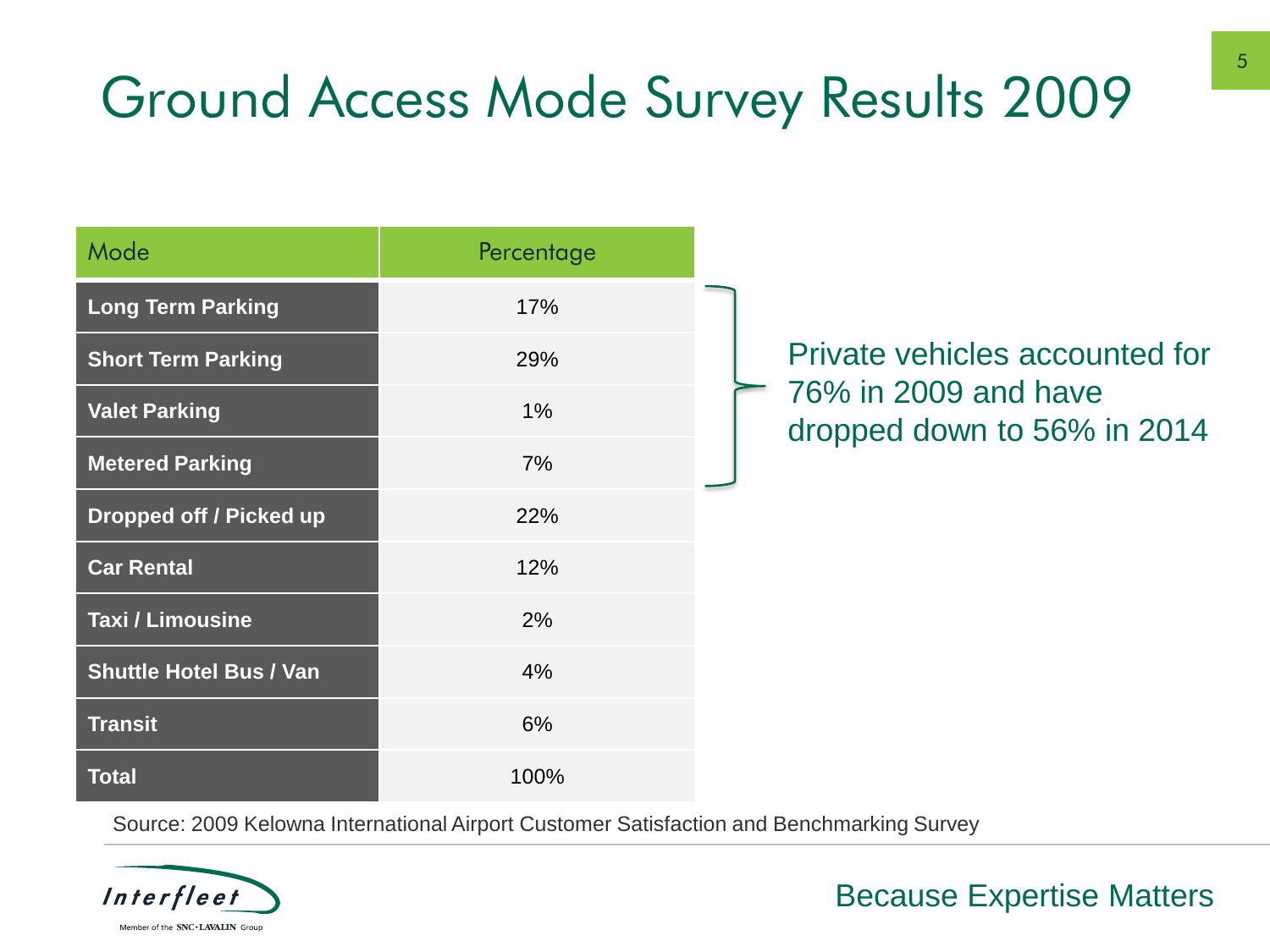### Ground Access Mode



Sources: 2009 Kelowna International Airport Customer Satisfaction and Benchmarking Survey 2014 Kelowna Airport Service Quality Study

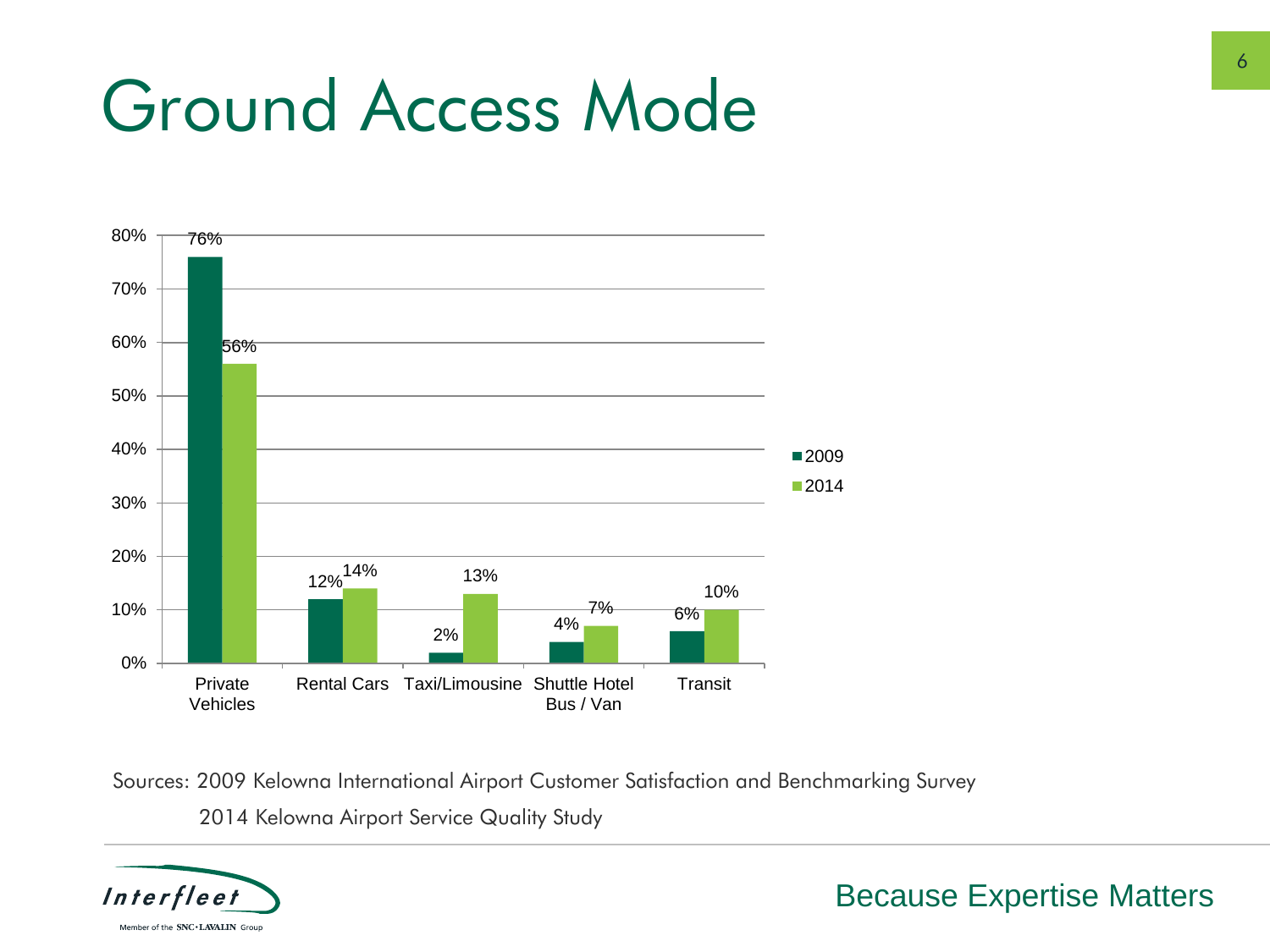# Parking Rate

| <b>Type of Parking</b>                   | <b>Parking Rate</b>                                                                                                                                                                                  |
|------------------------------------------|------------------------------------------------------------------------------------------------------------------------------------------------------------------------------------------------------|
| <b>Long Term</b><br><b>Parking</b>       | First 15 minutes are free<br>\$1.50 per hour part thereof (includes first 15 minutes, to a maximum of \$12.00 per<br>24 hours and a weekly maximum rate of \$62.00)                                  |
| <b>Short Term</b><br><b>Parking</b>      | First 15 minutes are free.<br>\$1.50 for the 1 <sup>st</sup> hour or part thereof (include first 15 minutes)<br>\$2.50 for each additional hour or part thereof to a maximum of \$18.50 per 24 hours |
| <b>Metered Parking</b>                   | \$1.75 for 30 minutes                                                                                                                                                                                |
| <b>Valet Parking</b>                     | A one-time fee of \$15.00 is added to your normal parking cost, such as daily,<br>weekly or Gold Pass service                                                                                        |
| <b>Reserved Permit</b><br><b>Parking</b> | \$900.00 for 6-month period                                                                                                                                                                          |

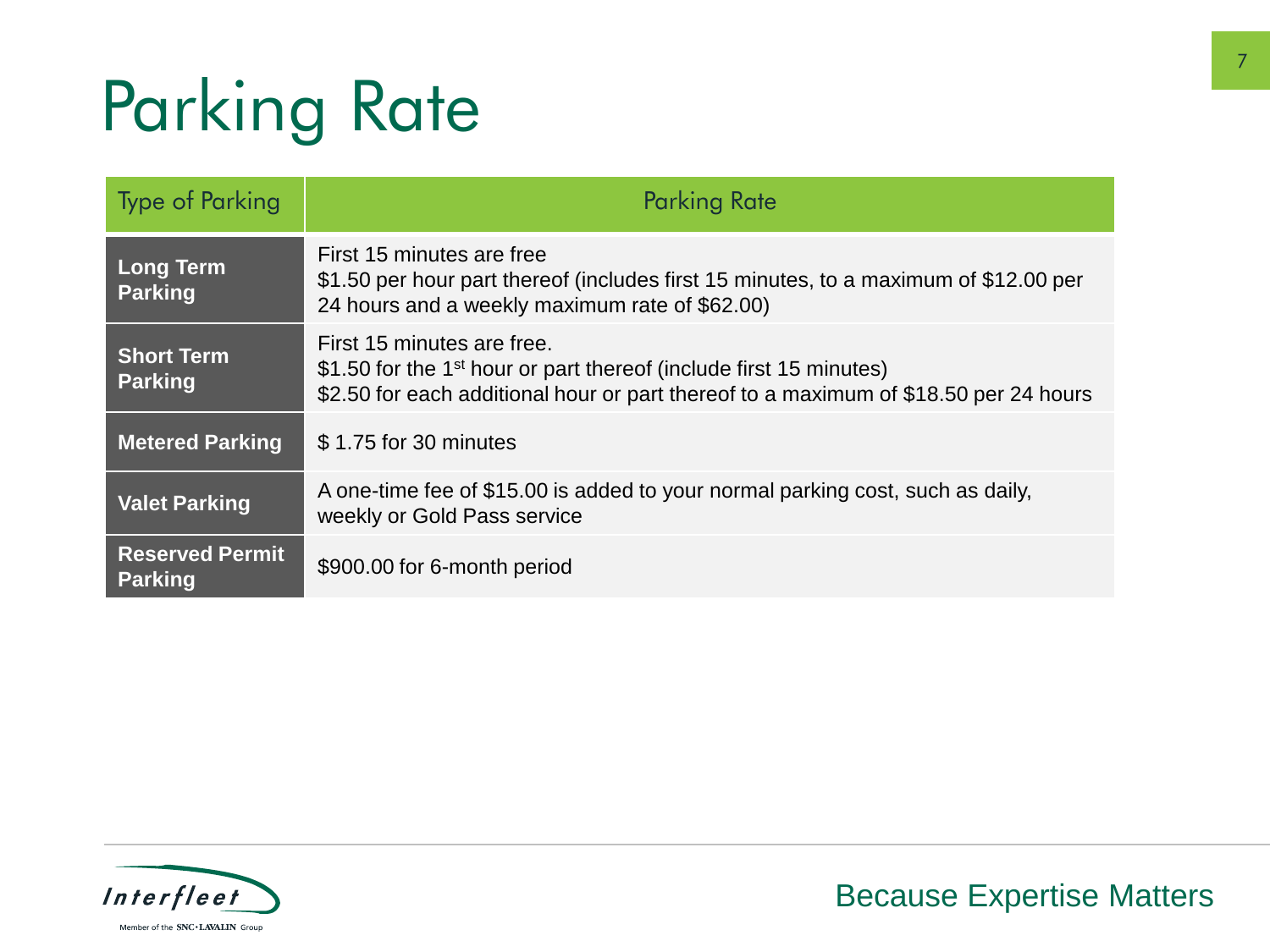# Parking Duration – Metered Parking

The maximum duration for metered parking is 30 minutes.

In the past, the metered parking stalls were full, occupants of private vehicles would tend to circle around until a metered parking stall became available or until the party they were picking up presented themselves at a curb-side location.

Since the airport has permitted free use of the short and long term for first 15 minute interval, occupants of private vehicles can use the lots while waiting for arrival passengers instead of using metered parking.



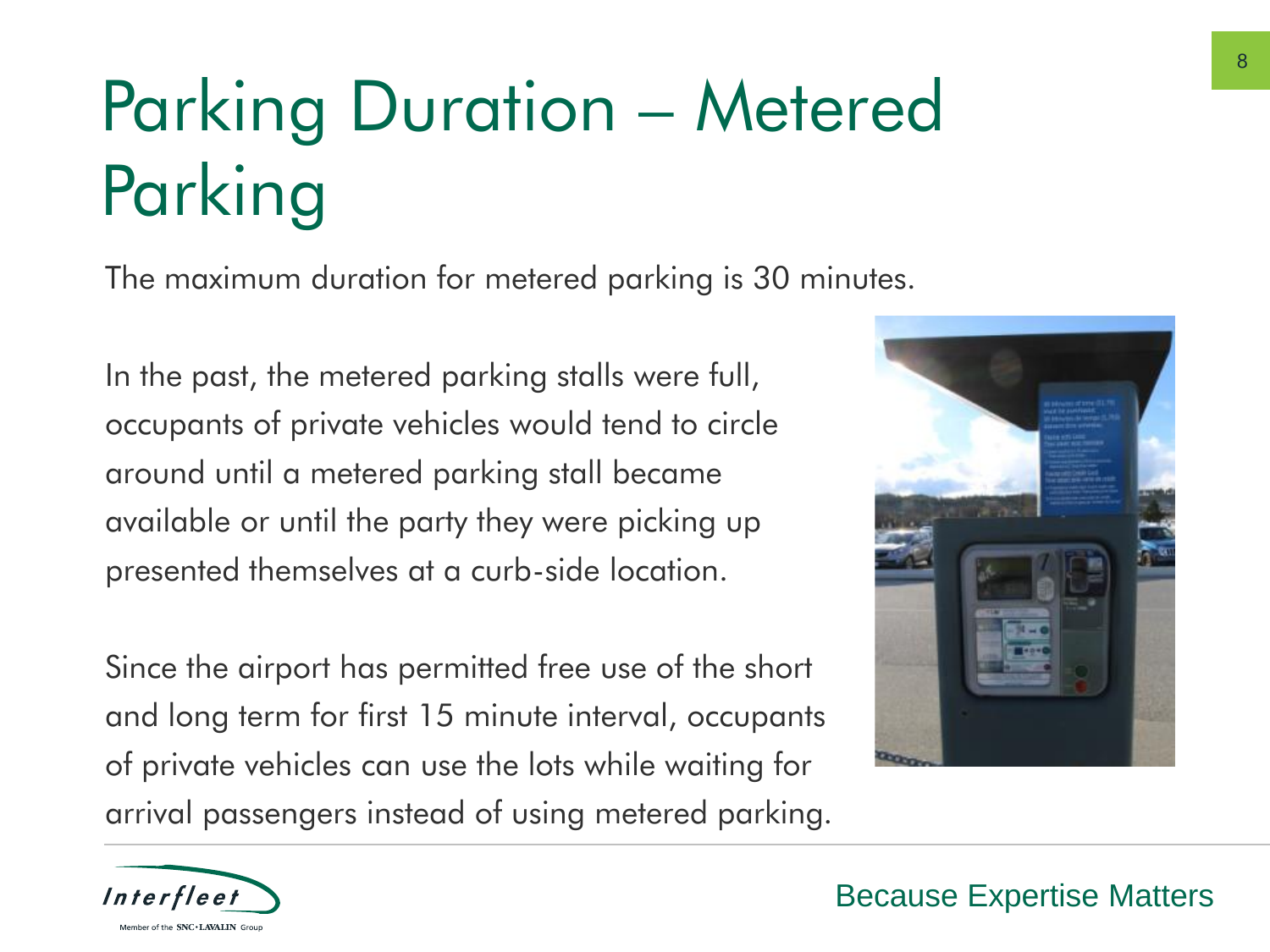# Parking Duration – Short Term Lot



\*A total of 16,041 parking tickets were analyzed over a four week period.

Sources: Preliminary Feasibility Study for a Public/Private Partnership for the Construction of a Parkade at Kelwona Airport, 1998

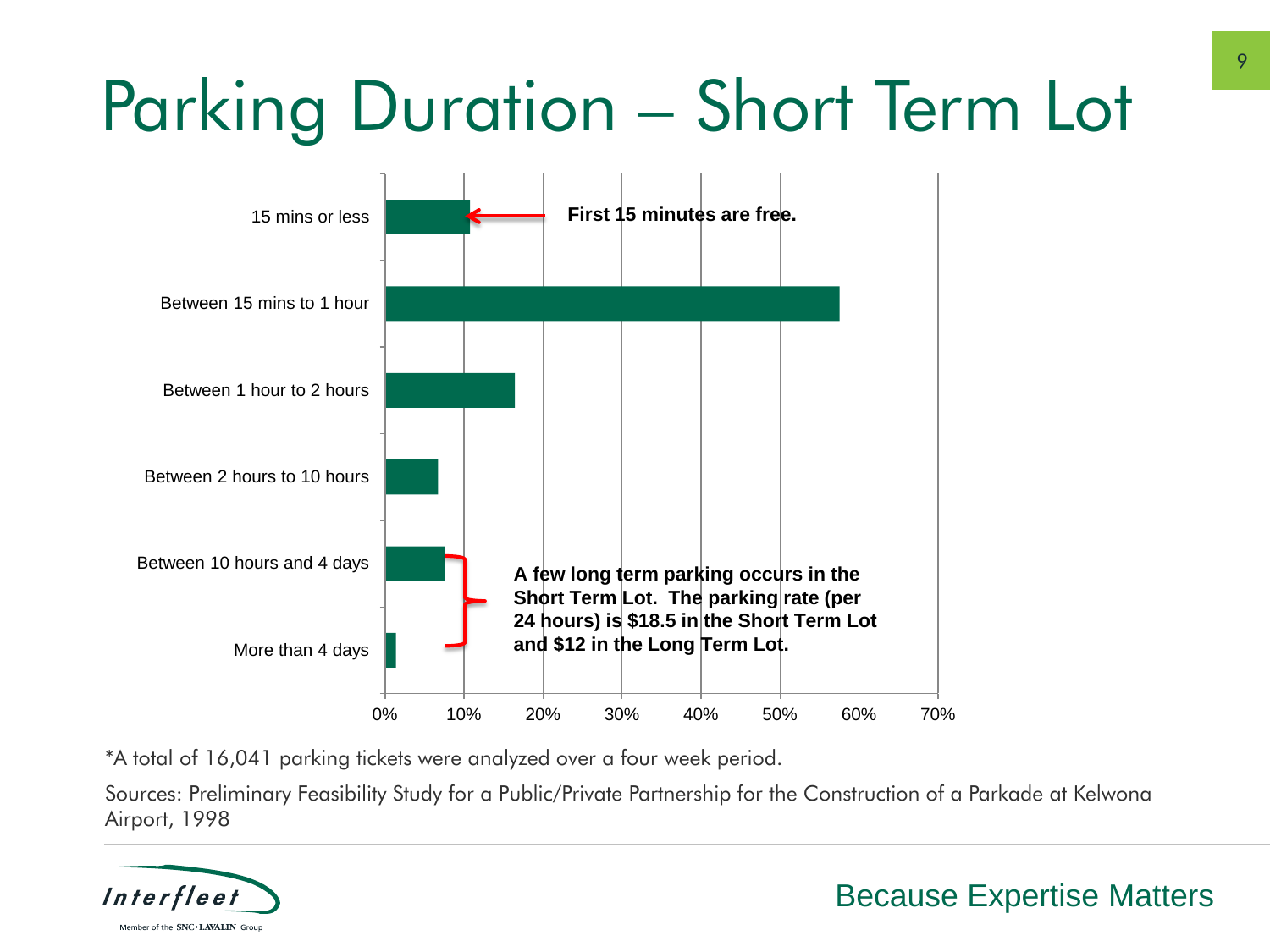# Parking Duration – Long Term Lot



\*A total of 1,725 parking tickets were analyzed over a four week period.

Sources: Preliminary Feasibility Study for a Public/Private Partnership for the Construction of a Parkade at Kelwona Airport, 1998

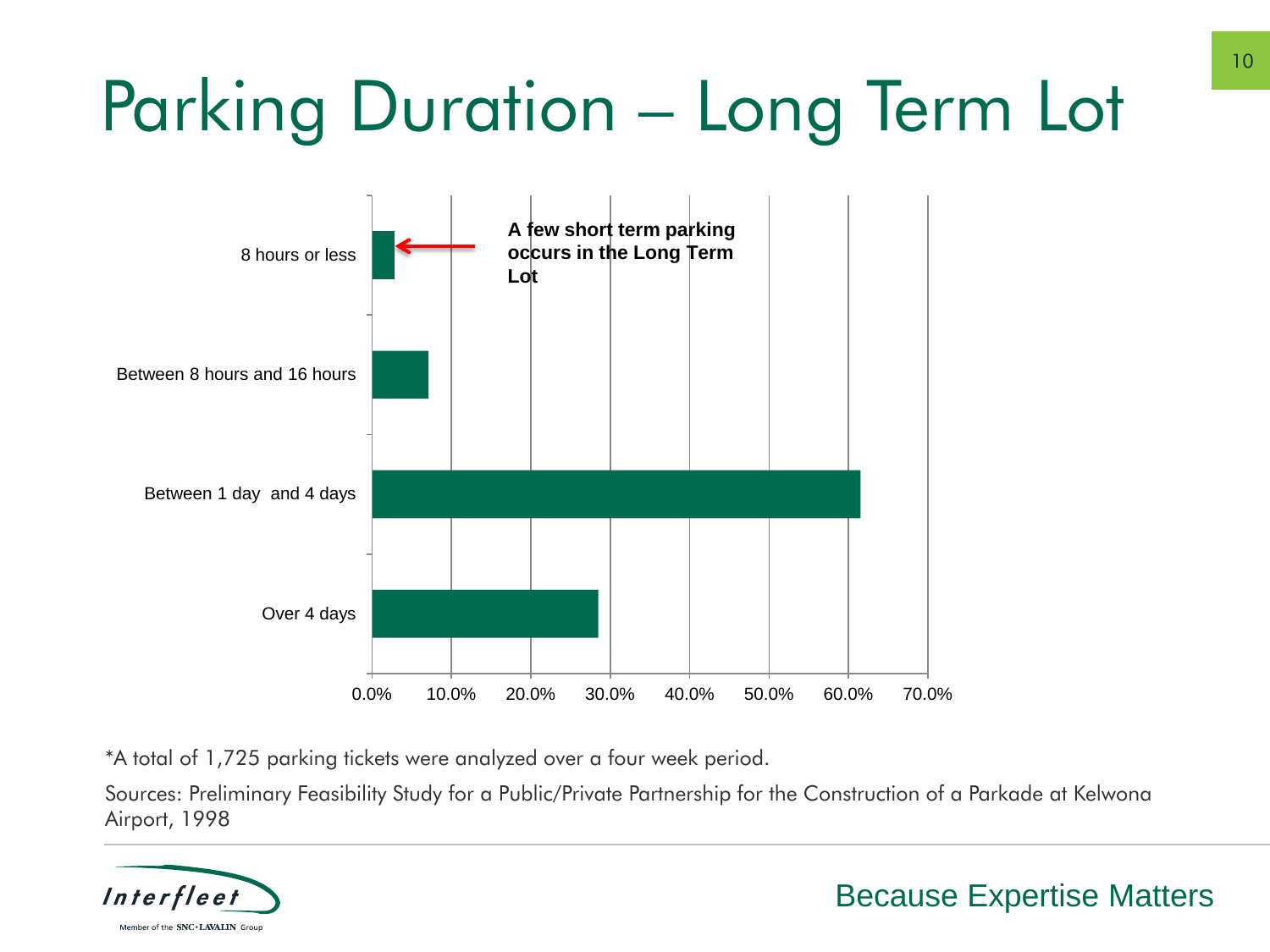## Peak Parking Utilization in May 2014

| Parking           | May 2014                               |                                  |            |  |  |  |  |  |
|-------------------|----------------------------------------|----------------------------------|------------|--|--|--|--|--|
|                   | Number of<br>Parked<br><b>Vehicles</b> | <b>Total Number</b><br>of Stalls | % Occupied |  |  |  |  |  |
| <b>Long Term</b>  | 1,230                                  | 1,983                            | 62 %       |  |  |  |  |  |
| <b>Short Term</b> | 220                                    | 464                              | 47 %       |  |  |  |  |  |
| <b>Employee</b>   | 100                                    | 326                              | 31%        |  |  |  |  |  |

Valet parking is estimated to be equal to 72 based on the existing ratio between Valet Parking and Long Term Parking (1:17). This ratio is observed from the 2009 Kelowna International Airport Customer Satisfaction and Benchmarking Survey.

Source: Kelowna International Airport Traffic Study, September 2014

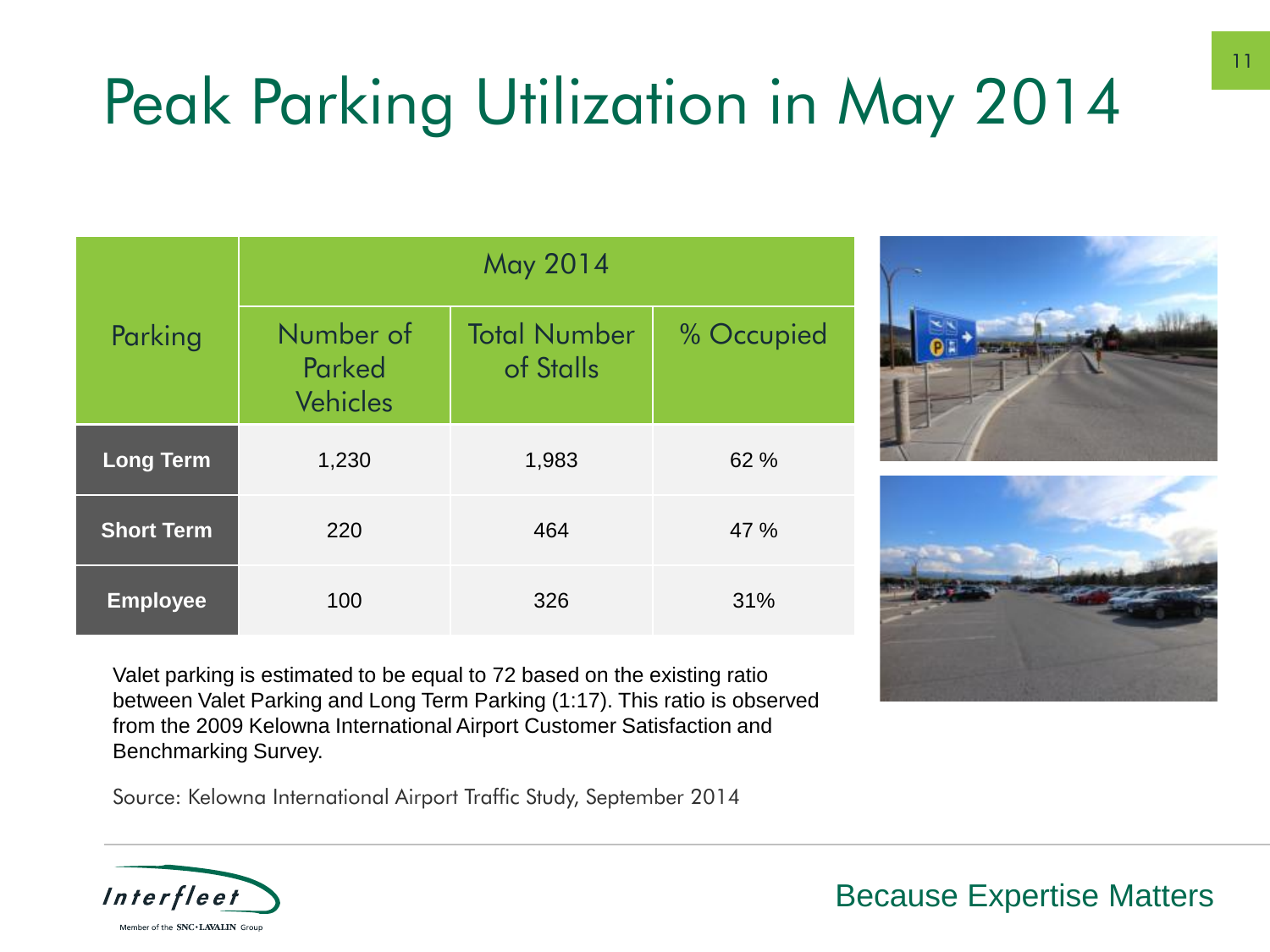### Hourly Volumes for Short Term and Long Term Parking in May 2014



The profile is derived from the Vehicle Activity Report Summary 2014. The number has been adjusted to match with the parking demand in May 2014

Source: Kelowna International Airport Traffic Study 2014.

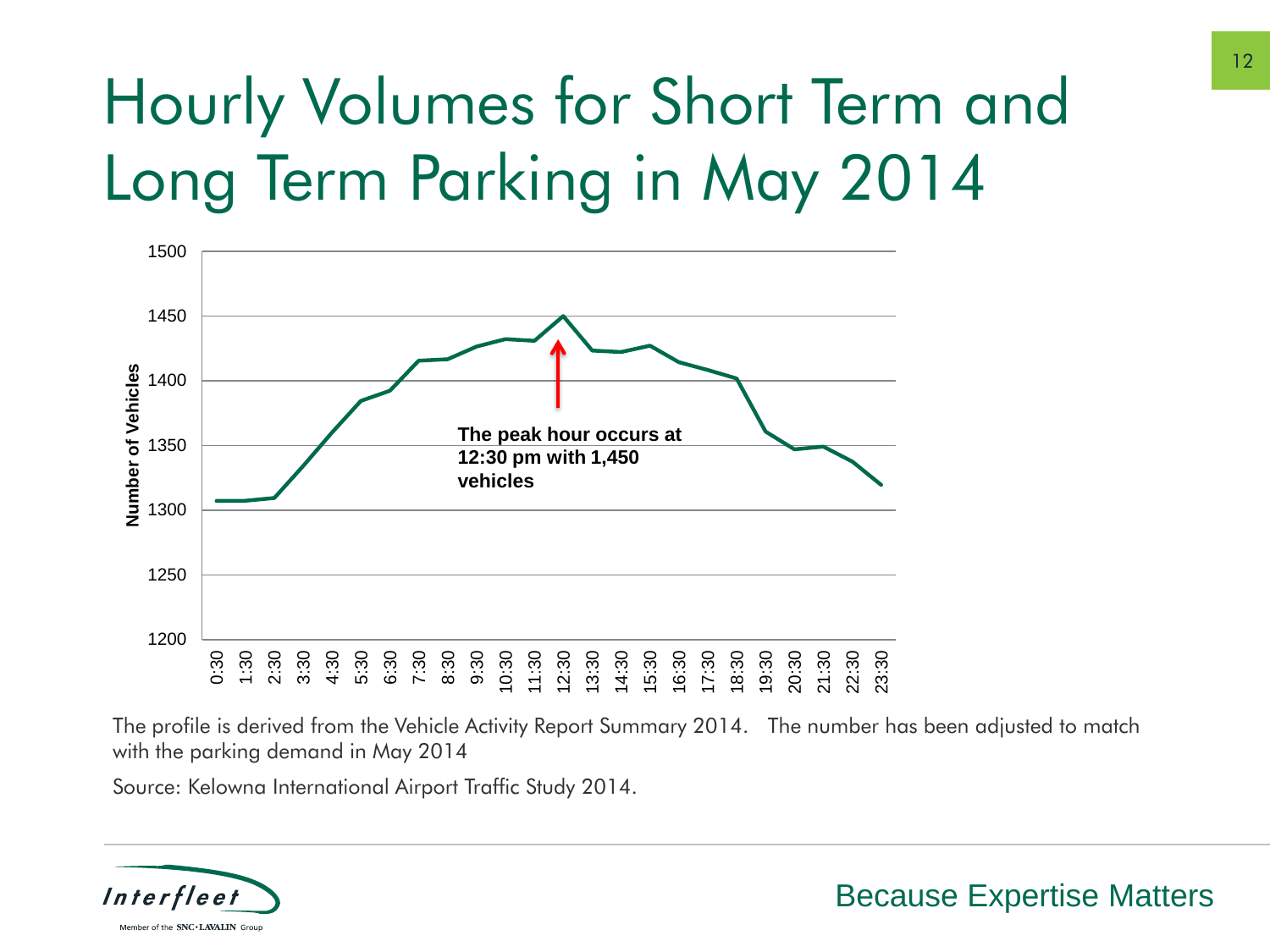# Average Daily Passenger Profile



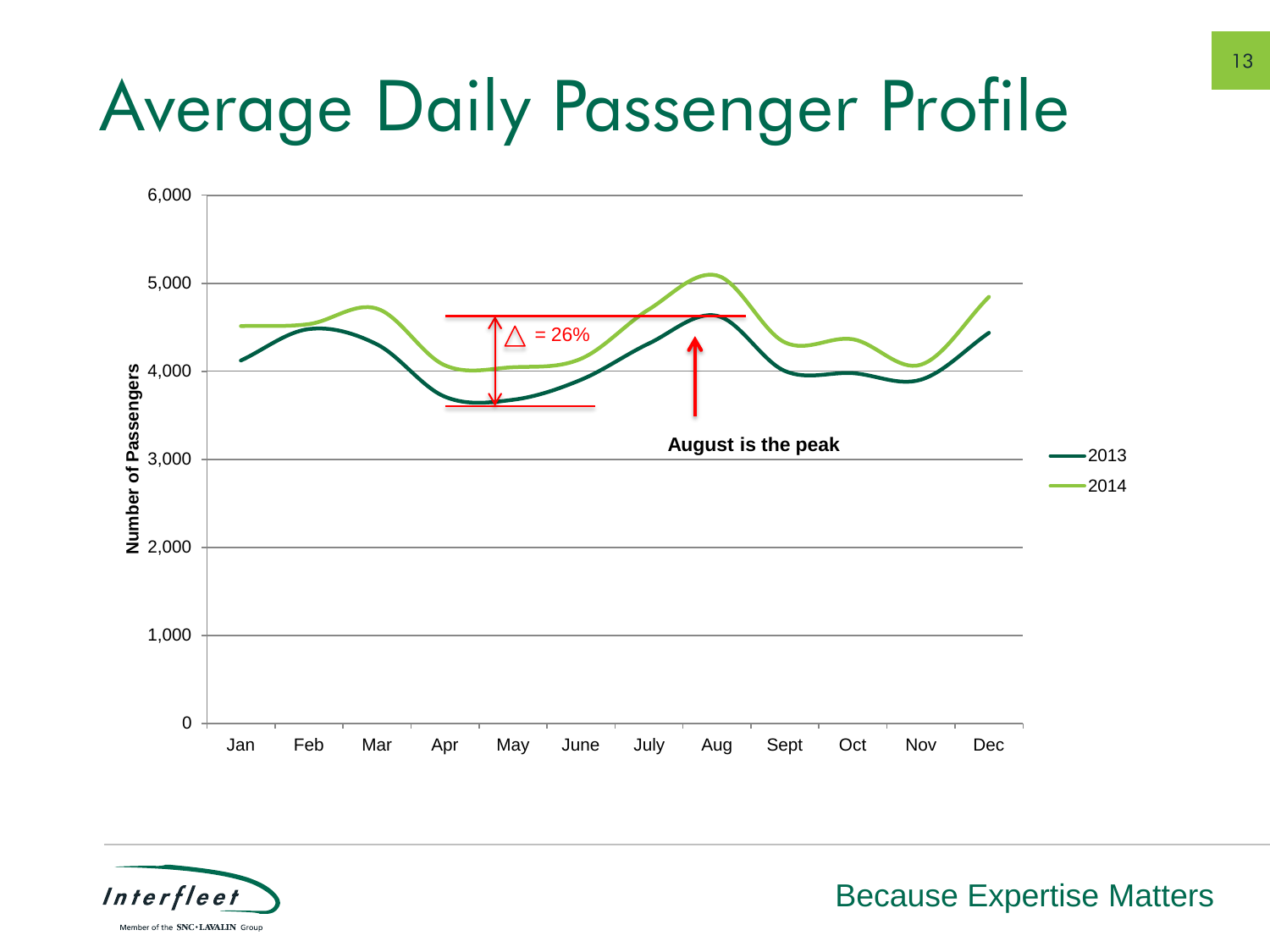# Weekly Profile of Flights

Sunday has 17% more flights compared to average daily number of flights.



The Busy Day is a Thursday. It is the second busiest day of the Busy Week and is representative of the 95% busiest day over the year.

Sources: March 1 – 31 (2015) Flight Schedule

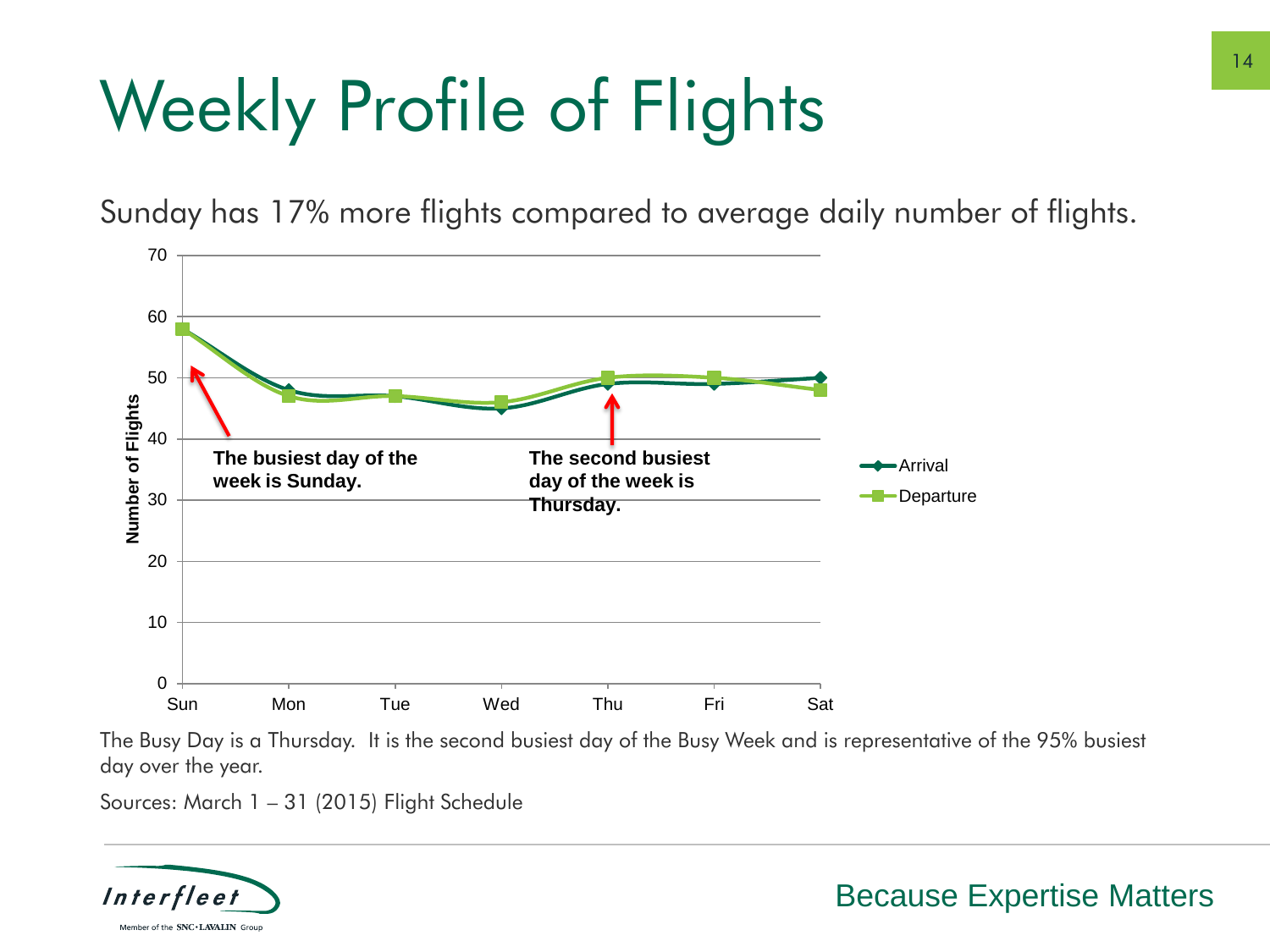### Air Passenger Forecasts

|                                                          | May<br>2014          | Aug<br>2014 | 2015                      | 2020  | 2025  | 2030  | 2035   | $2040**$ | $2045***$ |  |  |
|----------------------------------------------------------|----------------------|-------------|---------------------------|-------|-------|-------|--------|----------|-----------|--|--|
|                                                          | <b>Daily Average</b> |             | <b>Busy Day Traffic</b> * |       |       |       |        |          |           |  |  |
| Air<br>Passenger<br>s (Embark<br>and<br><b>Disembark</b> | 4,047                | 5,089       | 5,460                     | 7,077 | 8,375 | 9,255 | 10,136 | 11,193   | 12,136    |  |  |

\*The Busy Day is the second busiest day of the Busy Week and is representative of the 95% busiest day over the year. The Busy Day is Thursday.

\*\*Busy Day Traffic for 2040 and 2045 are not provided. It is estimated using the growth rates from the E/D annual passengers forecasts.

Source: Kelowna International Airport Master Plan 2045 Technical Report – Air Traffic Forecasts

Statistics and Concessions

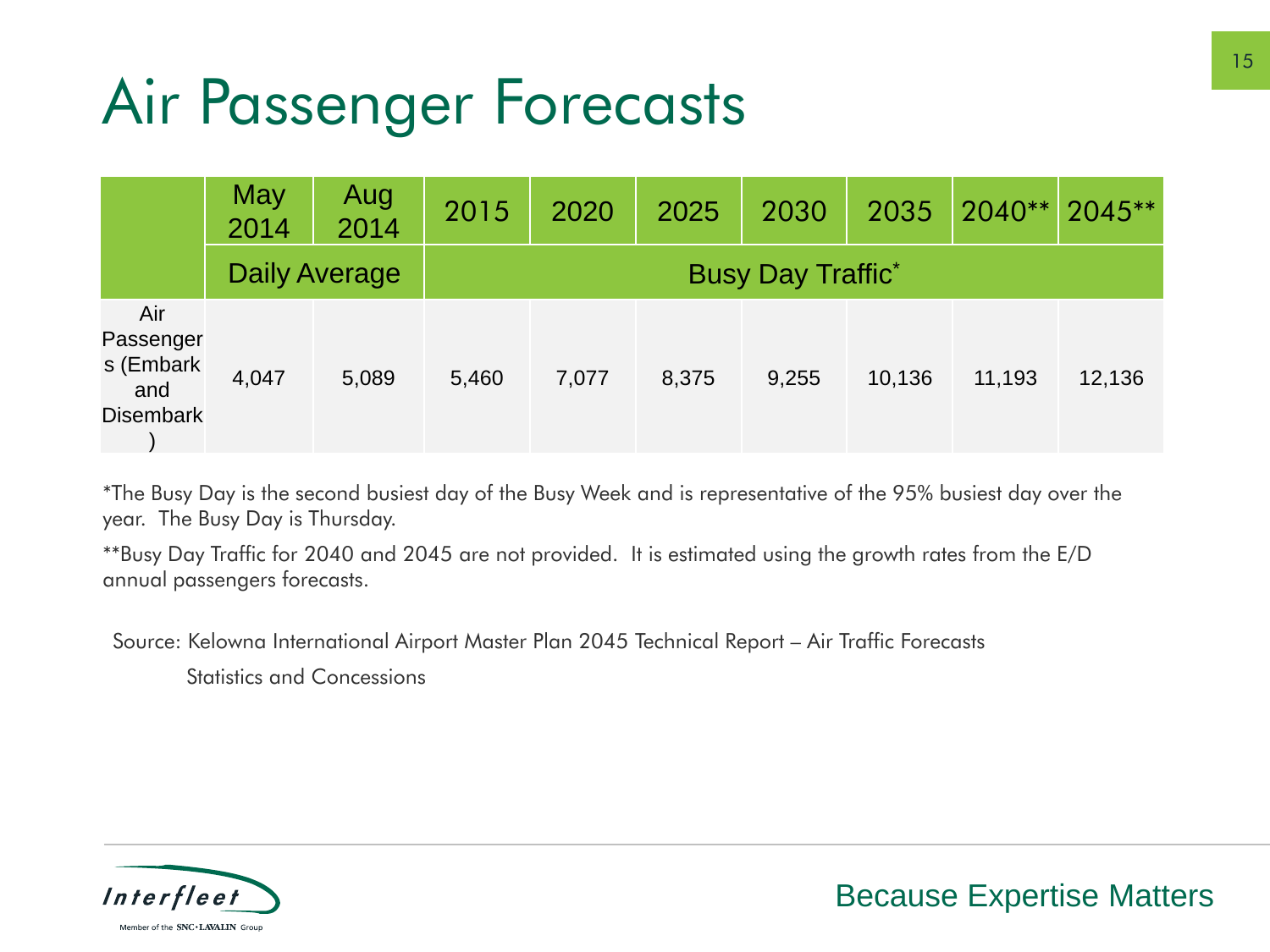### Estimation of Peak Parking Demand

**Review Hourly** Volumes for Short- and Long-Term Parking

**Review Historical** Monthly Air Passenger Volumes

Obtain Busy Day Air Passenger **Forecasts** 

**Determine** the Scaling Factors using May 2014 Air **Passenger** Data as the **Base** 

Apply the **Scaling** Factors to the May 2014 Parking Demand

Compare the Peak Parking Demand for the Future Years with **Existing Capacity** 

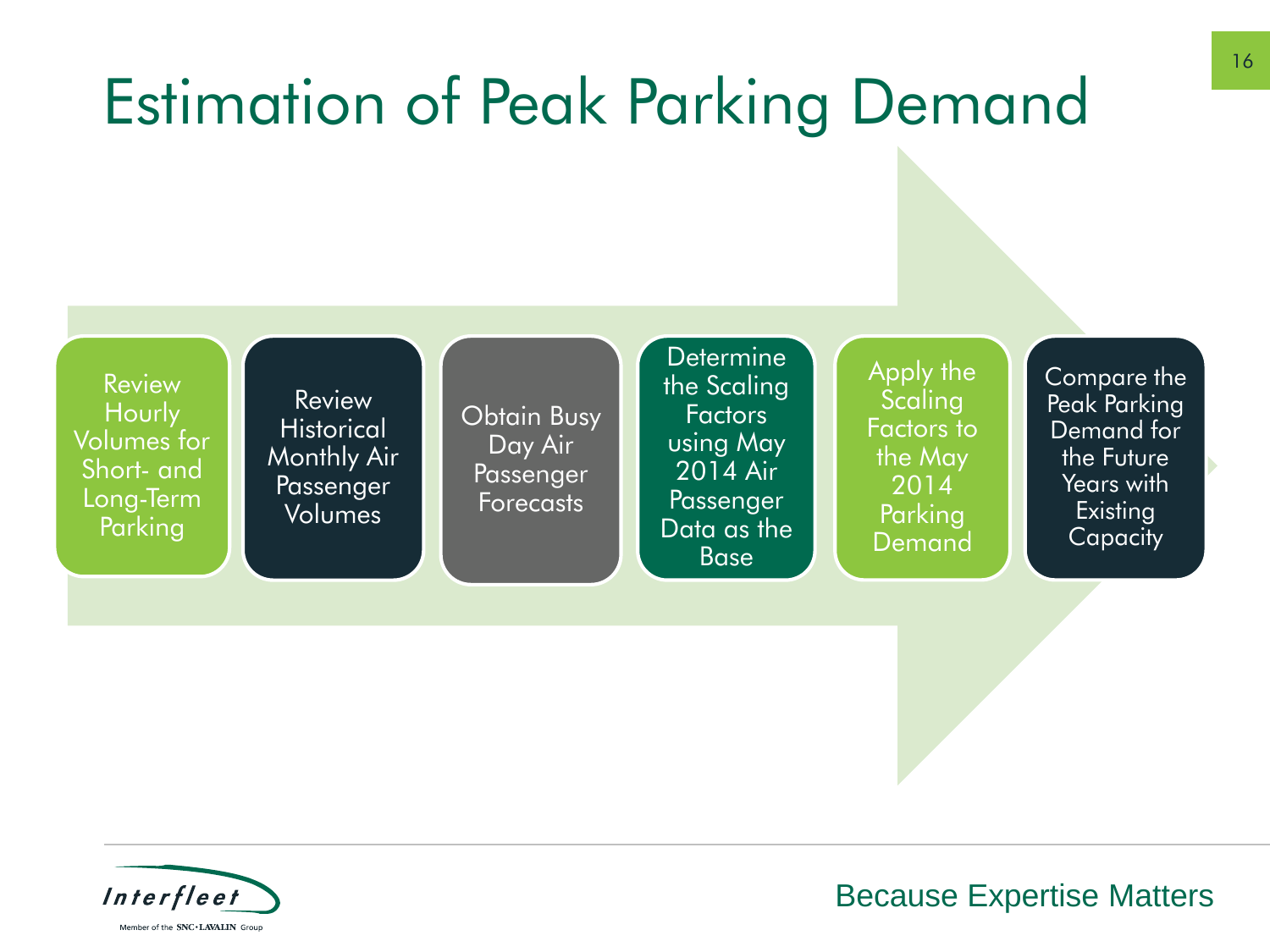### Peak Parking Demand

|                                                                                                                                              | <b>Number of</b>                            | <b>May 2014</b>      | <b>Aug 2014</b> | 2015                       | 2020  | 2025  | 2030  | 2035  | 2040  | 2045  |
|----------------------------------------------------------------------------------------------------------------------------------------------|---------------------------------------------|----------------------|-----------------|----------------------------|-------|-------|-------|-------|-------|-------|
|                                                                                                                                              | <b>Available</b><br><b>Stalls</b>           | <b>Daily Average</b> |                 | <b>Busy Day Traffic***</b> |       |       |       |       |       |       |
| <b>Scaling Factor*</b>                                                                                                                       |                                             | 1.00                 | 1.26            | 1.35                       | 1.75  | 2.07  | 2.29  | 2.50  | 2.77  | 3.00  |
| <b>Long Term</b><br><b>Parking</b>                                                                                                           | 1,983                                       | 1,230                | 1,547           | 1,659                      | 2,151 | 2,545 | 2,813 | 3,081 | 3,402 | 3,689 |
| <b>Short Term</b><br><b>Parking</b>                                                                                                          | 464                                         | 220                  | 277             | 297                        | 385   | 455   | 503   | 551   | 608   | 660   |
| <b>Valet Parking</b>                                                                                                                         | Integrated<br>with Short<br>Term<br>Parking | $72*$                | 91              | 98                         | 127   | 150   | 166   | 181   | 200   | 217   |
| <b>Employee</b><br><b>Parking</b>                                                                                                            | 326                                         | 100                  | 126             | 135                        | 175   | 207   | 229   | 250   | 277   | 300   |
| <b>Metered Parking</b>                                                                                                                       | 25                                          | 25                   | 31              | 34                         | 44    | 52    | 57    | 63    | 69    | 75    |
| <b>Total</b>                                                                                                                                 | 2,798                                       | 1,647                | 2,072           | 2,223                      | 2,882 | 3,409 | 3,768 | 4,126 | 4,556 | 4,941 |
| <b>Additional Stalls</b><br><b>Required (if only</b><br>the overflow from<br><b>Long Term</b><br>Parking can use<br>the Employee<br>Parking) |                                             | n/a                  | n/a             | n/a                        | 67    | 404   | 741   | 1,078 | 1,481 | 1,843 |

\*\* Short Term Parking Lot will be over capacity by 2020 since the spaces are shared with Valet Parking.

\*\*\*The Busy Day is the second busiest day of the Busy Week and is representative of the 95% busiest day over the year. The Busy Day is Thursday.

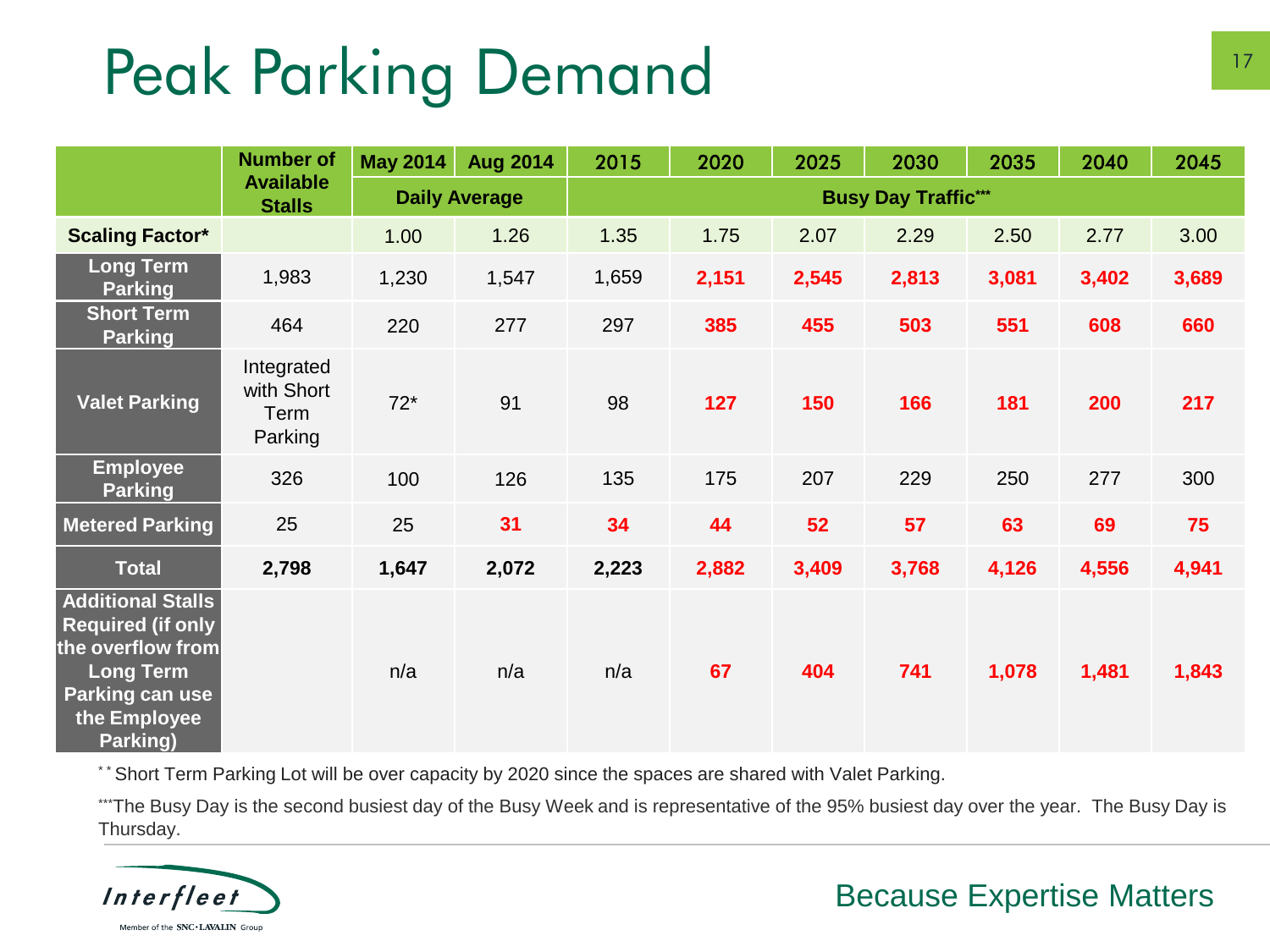### Comparison with Airbiz Parking Demand

|                                                                                                                                                                                                                                  |                                        | <b>Airbiz Analysis</b> |                | <b>Our Analysis</b>                               |                |                |  |  |
|----------------------------------------------------------------------------------------------------------------------------------------------------------------------------------------------------------------------------------|----------------------------------------|------------------------|----------------|---------------------------------------------------|----------------|----------------|--|--|
| Parking                                                                                                                                                                                                                          | Existing<br>Capacity                   | 2014<br>Demand         | 2025<br>Demand | Existing<br>Capacity                              | 2014<br>Demand | 2025<br>Demand |  |  |
| <b>Staff Lot</b>                                                                                                                                                                                                                 | (integrated with<br>Long Term Parking) | 100                    | 196            | 326                                               | 100            | 207            |  |  |
| <b>Rental Ready Lot</b>                                                                                                                                                                                                          | 230                                    | 113                    | 222            | n/a                                               | n/a            | n/a            |  |  |
| <b>Rental Staging /</b><br><b>Storage</b>                                                                                                                                                                                        | 300                                    | 316                    | 620            | n/a                                               | n/a            | n/a            |  |  |
| <b>Short Term</b><br><b>Parking</b>                                                                                                                                                                                              | 345                                    | 220                    | 320            | 464                                               | 220            | 455            |  |  |
| <b>Long Term</b><br><b>Parking</b>                                                                                                                                                                                               | 1,900                                  | 1,230                  | 2,411          | 1,983                                             | 1,230          | 2,545          |  |  |
| <b>Admin. Lot (Valet</b><br>Parking)                                                                                                                                                                                             | 54                                     | 54                     | 75             | (integrated with<br><b>Short Term</b><br>Parking) | 72             | 150            |  |  |
| <b>Metered Parking</b>                                                                                                                                                                                                           | n/a                                    | n/a                    | n/a            | 25                                                | 25             | 52             |  |  |
| <b>Total excl. Rental</b><br><b>Vehicles</b>                                                                                                                                                                                     | 2,299                                  | 1,604                  | 3,002          | 2,798                                             | 1,647          | 3,409          |  |  |
| Total incl. Rental<br>not showngon the YLW airport parking facilition map sourced from the YLW officipl website.<br>n/a<br>We suvehicles<br>ot" indicated in the Airbiz analysis refers to Valet Parking Drop-offs and Pick-ups. |                                        |                        |                |                                                   |                |                |  |  |

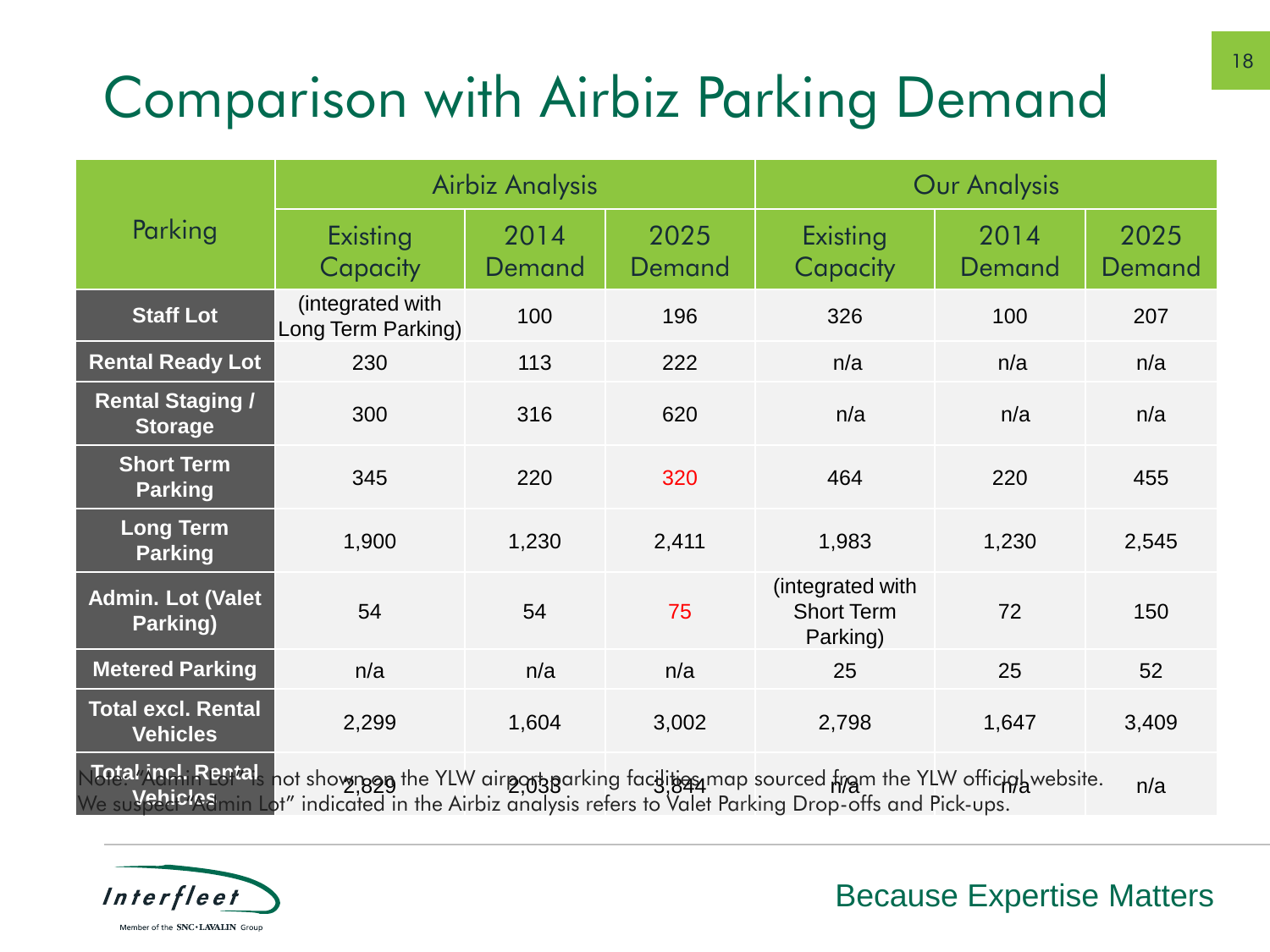#### Comparison with Airbiz Parking Demand

#### **Existing Capacity**

- For existing capacity, Airbiz report has indicated the lot south of the terminal contains 230 rental ready lot stalls and 345 short term parking stalls. Staff parking is integrated with Long Term parking and 54 stalls for the admin lot.
- Further to our verification with the Airport operations manager, it is confirmed that our number of stalls for the rental ready lot and short term parking are correct. Staff parking is separated from the Long Term parking, located south of the Short Term Parking Lot. Valet parking vehicles are stored in the Short Term Parking Lot.

#### Demand Forecast

- Our analysis utilizes a 2.07 growth factor for 2025, whereas the Airbiz report stated it utilizes a 1.96 growth factor for 2025. Nevertheless, the Airbiz analysis didn't apply the growth factor for the Short Term Parking and Admin Lot.
- If 1.96 growth factor was applied, 431 stalls for the Short Term Parking would be projected. It would be closer to our 2025 parking demand forecasts.
- It is recommended to design the future parking facility using our demand forecast since it is representative of the 95% busiest day over the year.

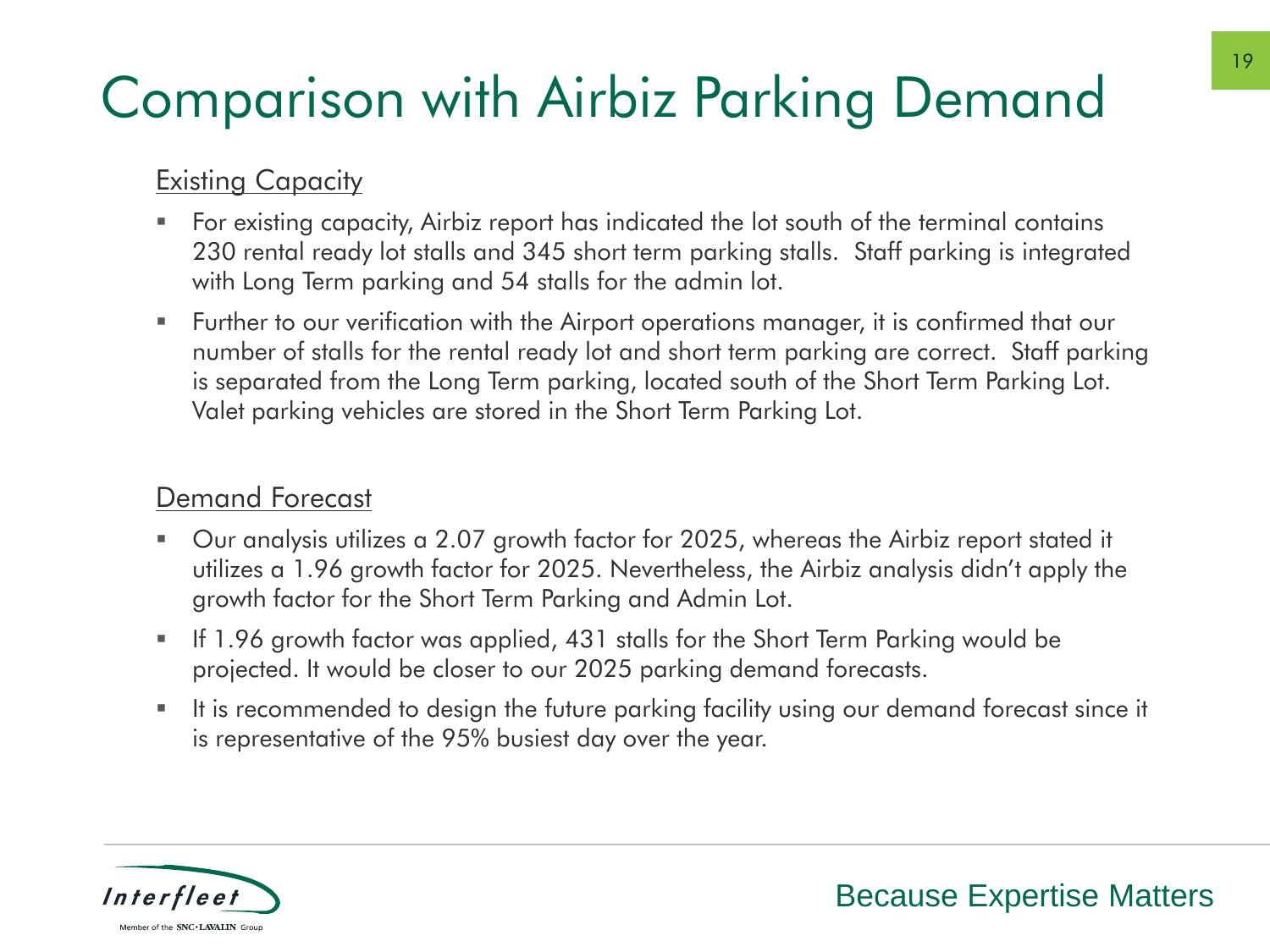# Summary

- The demand for metered parking is already over the capacity during the busiest month (August) in 2014. It is assumed that the overflow went to the short term and long term parking lots.
- Air passenger is expected to increase significantly in the future. Compare with the busiest month (August) in 2014, volumes per day are expected to grow from 5,100 passengers to 7,100 passengers (39%) in 2020 and 10,100 passengers (almost double) in 2035 during the 95% busiest day of the year.
- By 2020, the short term (together with valet parking) and metered parking demand will be over capacity during the 95% busiest day of the year. 48 additional spaces would be required for the short term parking and 19 additional spaces would be required for the metered parking. The Employee parking lot would be needed to provide sufficient capacity for the overflow of long term parking whereas airport employees would need to park their vehicles at the gravel lot.
- By 2025, about 400 additional spaces would be required even with the use of the Employee Parking Lot as overflow parking.
- The availability of existing parking spaces is not meeting the ultimate demand, particularly for long term parking. YLW should consider building a multi-storey parkade that can accommodate the future parking demand by 2025.